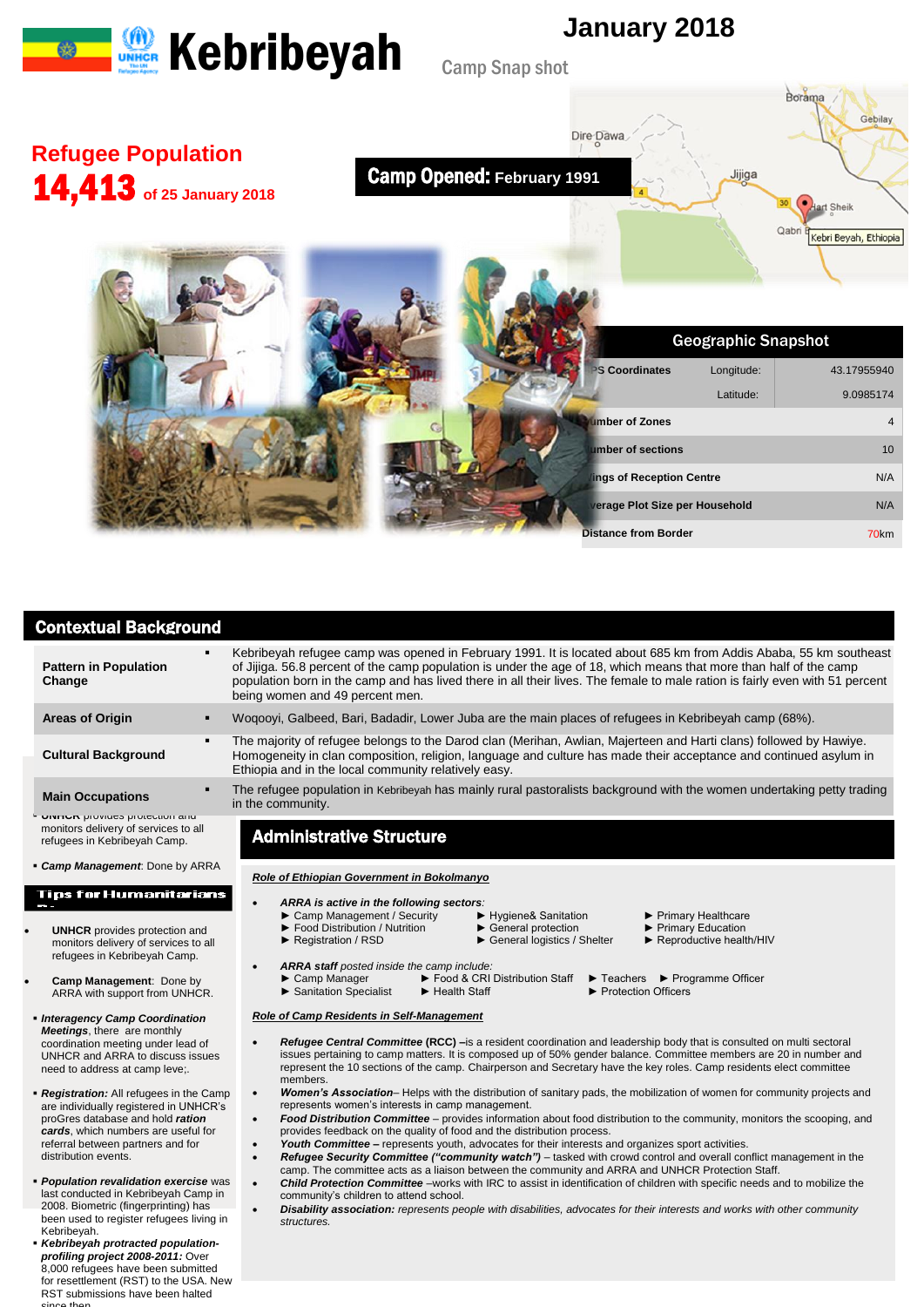

## Kebribeyah Camp: Who Does What Where (continued)

| Nutrition                                                      | ජ             |
|----------------------------------------------------------------|---------------|
| <b>Activities</b>                                              | <b>Actors</b> |
| Supplementary feeding                                          | ARRA          |
| Complementary feeding                                          | ARRA          |
| <b>Infrastructure</b>                                          |               |
| one nutrition facility center                                  |               |
| Gaps                                                           |               |
| Complementary feeding programme has always face interruptions. |               |

| Health                                                                       |               |
|------------------------------------------------------------------------------|---------------|
| <b>Activities</b>                                                            | <b>Actors</b> |
| <b>Primary Health Care</b>                                                   | ARRA          |
| Reproductive Health                                                          | ARRA          |
| Physical rehabilitation services to PWDs                                     | RaDO          |
| HIV (Awareness program)                                                      | ARRA,         |
| <b>Infrastructure</b>                                                        |               |
| One Health Clinic                                                            | <b>ARRA</b>   |
| <b>Gaps</b>                                                                  |               |
| Limited access to overseas healthcare where local treatment is not available |               |
| limited medical screening for Resettlement                                   |               |
| lack of provisional mental health staff                                      |               |

| 티                  |
|--------------------|
| <b>Actors</b>      |
| <b>ARRA</b>        |
| ARRA               |
| ARRA/ Woreda water |
| desk               |
|                    |
|                    |
|                    |
|                    |
|                    |
|                    |

|                   | <b>Protection &amp; Community Services</b>                                                             |               |  |
|-------------------|--------------------------------------------------------------------------------------------------------|---------------|--|
| <b>Activities</b> |                                                                                                        | <b>Actors</b> |  |
|                   | Registration updates, lost ration cards and newborn and death registration ("continuous registration") | UNHCR, ARRA   |  |
|                   | Protection monitoring and counseling; individual case follow-up                                        | <b>UNHCR</b>  |  |
|                   | Camp security                                                                                          | ARRA          |  |
|                   | Child protection activities                                                                            | <b>MCDO</b>   |  |
|                   | Family tracing                                                                                         | <b>ERCS</b>   |  |
|                   | FGM (awareness raising)                                                                                | <b>MCDO</b>   |  |
|                   | GBV                                                                                                    | RaDO          |  |
|                   | Camp Security                                                                                          | <b>ARRA</b>   |  |
|                   | Resettlement (Cases identification and referral) – Durable solution                                    | <b>UNHCR</b>  |  |
|                   | Refugee status determination (RSD)                                                                     | ARRA, UNHCR   |  |
|                   | <b>Infrastructure</b>                                                                                  |               |  |
| Gaps              |                                                                                                        |               |  |
|                   | Capacity building for Camp Security and Police Officers in the camp                                    |               |  |
|                   | <b>Equipment Refugees Community Centre</b>                                                             |               |  |
|                   | Provision of professional psychosocial/counseling services                                             |               |  |
|                   | Ctronathoning of Colf rollange                                                                         |               |  |

**EXECUTE:** Strengthening of Self-reliance

| <b>Shelter</b>                                                                                   |               |
|--------------------------------------------------------------------------------------------------|---------------|
| <b>Activities</b>                                                                                | <b>Actors</b> |
| Provision of shelter maintenance kits                                                            | ARRA/ARRA     |
| <b>Infrastructure</b>                                                                            |               |
|                                                                                                  |               |
| Gaps                                                                                             |               |
| Lack of durable shelter that withstands local environment and shelter maintenance plastic sheets |               |

| <b>Core Relief Items</b>                                                                   | $\left[\bigcirc\right]$ |
|--------------------------------------------------------------------------------------------|-------------------------|
| <b>Activities</b>                                                                          | <b>Actors</b>           |
| Core Relief Items distribution                                                             | ARRA /UNHCR             |
| <b>Infrastructure</b>                                                                      |                         |
| <b>Gaps</b>                                                                                |                         |
| General distribution of blankets and cooking utensils,<br>watering cans and plastic sheets |                         |
|                                                                                            |                         |